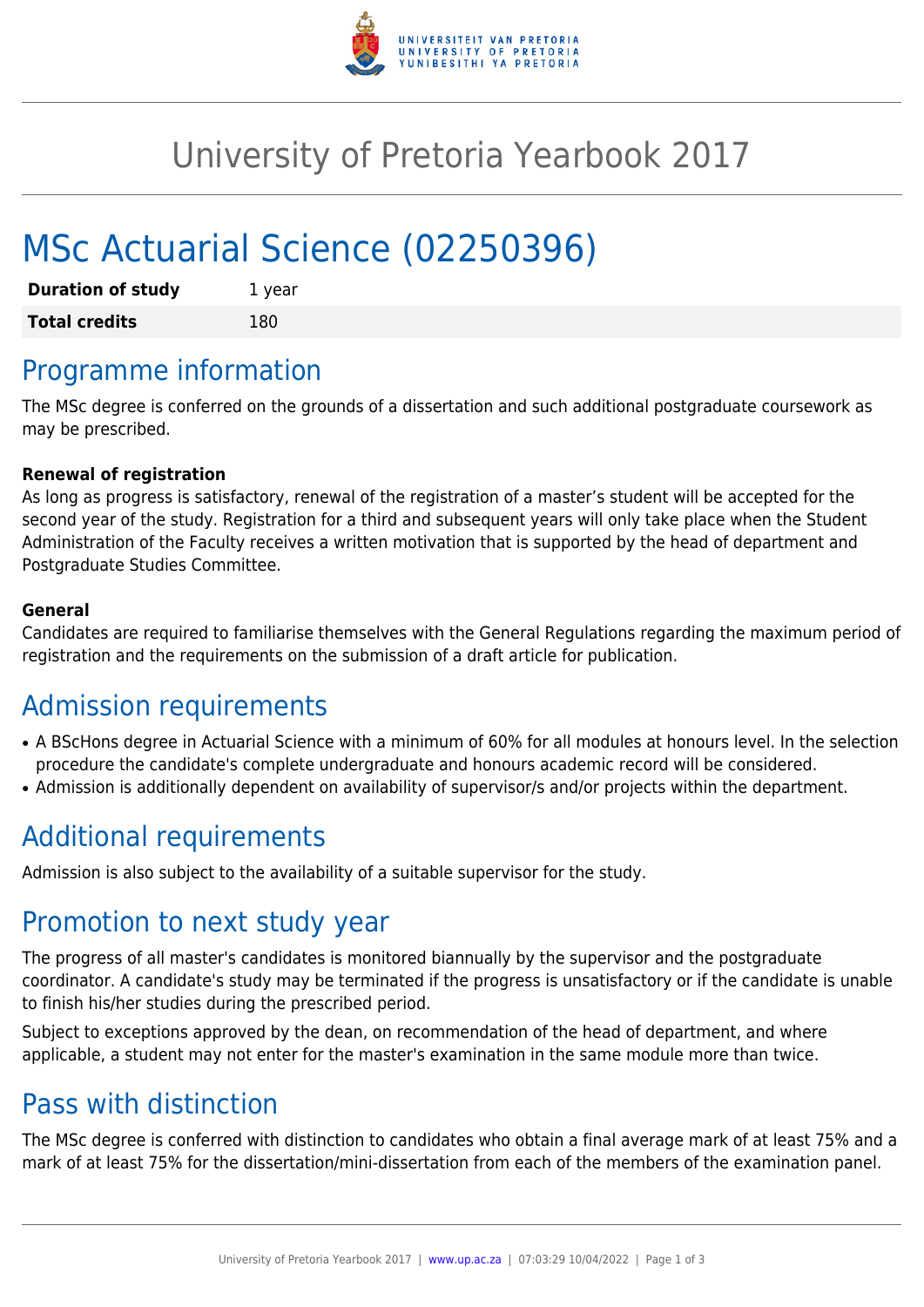

Where a member of the examination panel awards a mark of less than 75% for the dissertation/mini-dissertation, that member of the examination panel must offer, in writing, support for his/her decision, or indicate in writing that he/she supports the examination committee's decision to confer the degree with distinction.